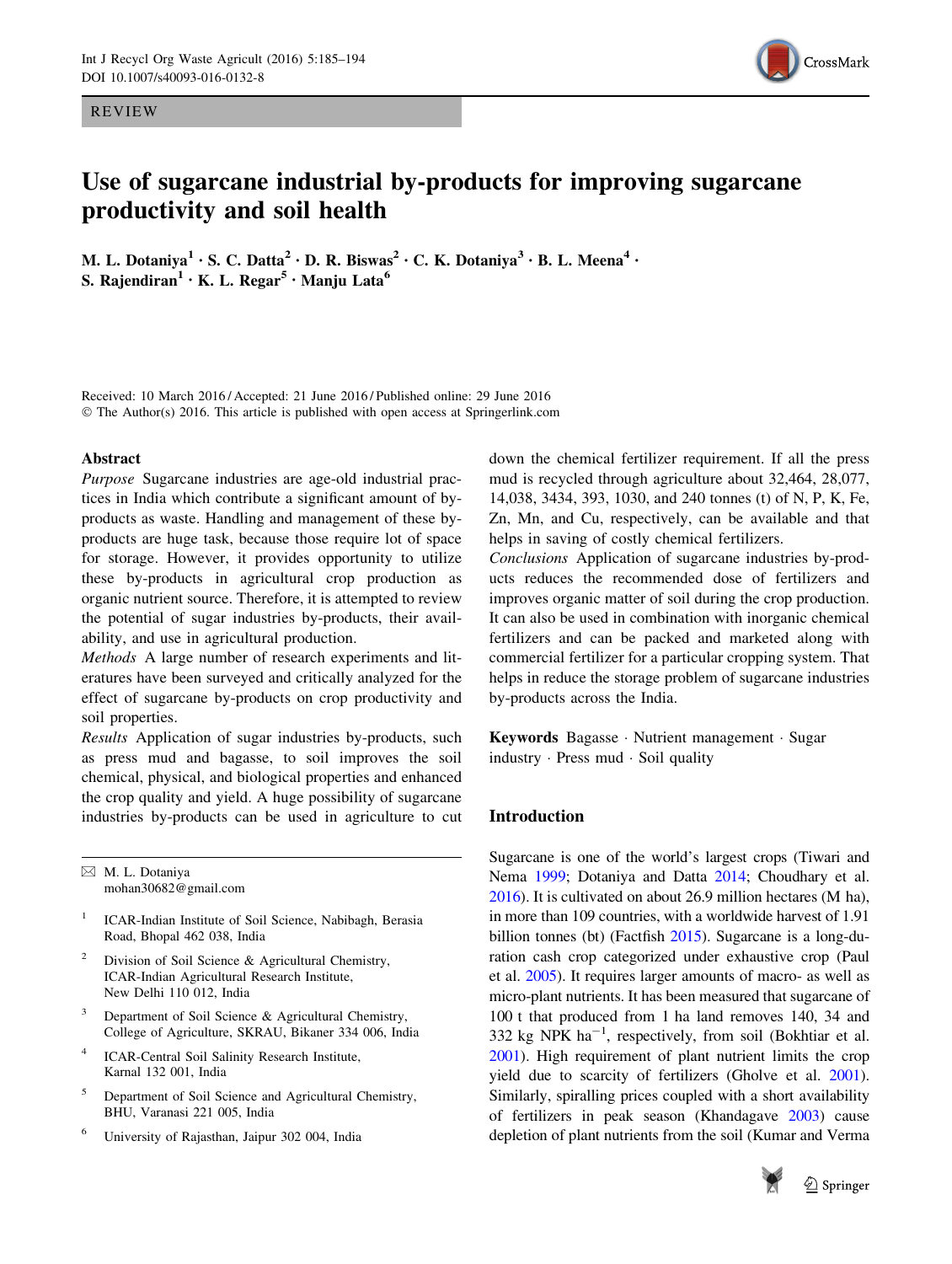[2002;](#page-8-0) Ibrahim et al. [2008;](#page-8-0) Sarwar et al. [2008](#page-9-0)). Brazil is a large producer of sugarcane in the world. The next five major producers, in decreasing amounts of production, are India, China, Thailand, Pakistan, and Mexico (Sarwar et al. [2010\)](#page-9-0). In 2013, about 1.91 billion tonnes of sugarcane was produced worldwide; its 50 % was produced by Brazil and India (Factfish [2015](#page-8-0)). More than 45 million sugarcane growers in India, and about 65 % of the rural population depend on this agro-based industry. These industries are struggling for energy with high cost of production. It needs lower cost input and use of by-products as a fertilizer (Dotaniya et al. [2015\)](#page-8-0). The sugar industry is the second largest agricultural industry in the country after the textile industry. Its importance in day-to-day life adds its value. In this respect, it has the lot of importance in Indian agriculture. Maharashtra sugar industry is one of the most notable and large-scale sugar manufacturing sectors in the country. In India, between the sixth and fourth centuries BC, the Persians, followed by the Greeks, discovered the famous ''reeds that produce honey without bees''. They adopted and then spread sugar and sugarcane agriculture (Mintz [1986](#page-8-0)). This crop grown like cotton and other crops at vast levels, during 19th and 20th century revolution, it had stands in front row of agricultural cash crops. The world demand for sugar is the primary driver of sugarcane agriculture. Sugarcane accounts for 80 % of sugar produced; the rest is made from sugar beets. New innovations and accelerated mechanization enhanced the sugarcane productivity in a quantum jump.

In India, many industries are consuming agricultural produce as their raw material and generate various types of wastes. In which, sugarcane industries are one of them, generating huge amount of by-products, such as bagasse and press mud, which are creating the storage problem across the country. There is a growing concern among the scientific community, policy maker, industrialist, and environmentalist for its safe disposal without compromising the ecosystem.

## Sugarcane products

Sugarcane is a rich source of carbohydrates; it used as a food for human; fodder for animal in various forms and used as a fertilizer in crop production across the globe.

- (a) Food: sucrose, fructose, syrups, and jaggery.
- (b) Fiber: cellulitic materials.
- (c) Fodder: green leaves, top portion.
- (d) Fuel: residue/waste materials.
- (e) Chemicals: alcohol, bagasse, and press mud.

All above products are very important, but here, it is mainly focused on sugarcane press mud, bagasse, and molasses and their economic value in crop production.



### Press mud

Organic waste, such as press mud or filter cake, is generated as a by-product of sugarcane industries and characterized as a soft, spongy, amorphous, and dark brown to brownish material depicted in Fig. 1 (Ghulam et al. [2012](#page-8-0)). It is generated during the purification of sugar by carbonation or sulphitation process. Both the processes separated clear juice on top and mud at the bottom. In general, when 100 t of sugarcane is crushed, about 3 t of press mud are produced as a by-product (Gupta et al. [2011\)](#page-8-0). It is considered as rejected waste material of sugarcane industries that cause problem of storage and pollution to surrounding of sugar mills on its accumulation (Bhosale et al. [2012](#page-7-0)). It contains sugar enhanced its decomposition in soil (Dotaniya et al. [2013c,](#page-8-0) [d\)](#page-8-0). Press mud supplies a good amount of organic manure (Bokhtiar et al. [2001](#page-7-0)) and can be an alternate source of plant nutrient and act as a soil ameliorates (Razzaq [2001\)](#page-9-0). The amount of sugar press mud (SPM) production depends upon the carbonation and sulphitation process; it is 7–9 and 3–5 % of the total weight of sugar cane from above the process, respectively (Table [1\)](#page-2-0) (Sardar et al. [2013\)](#page-9-0). It contents 50–70 % moisture, which is most favorable for soil micro-organisms, especially earthworms (Dominguez [1997](#page-8-0)). The composition of SPM is also affected by variety, fertility status of soil, and also the recovery process of industries. It contains significant amounts of iron, manganese, calcium, magnesium, silicon, and phosphorus, and enhanced the suitability of SPM as a source of nutrient (Yadav and Solomon [2006\)](#page-9-0). Press mud, an end product of the sugar industry, is used as one of the substrates in bio-composting (Chand et al. [2011\)](#page-7-0). The SPM is also generated from the alcohol distillation originating from the fermentation of sugarcane molasses; it contains a huge volume of water and plant nutrients. Therefore, it is a necessity of treating SPM to a valuable bio-fertilizer for agricultural crop production (Patil et al. [2013](#page-8-0)).

The integrated use of SPM with nitrogen fertilizers has enhanced the dry matter, cane, and sugar yield (Bangar



Fig. 1 Bagasse and press mud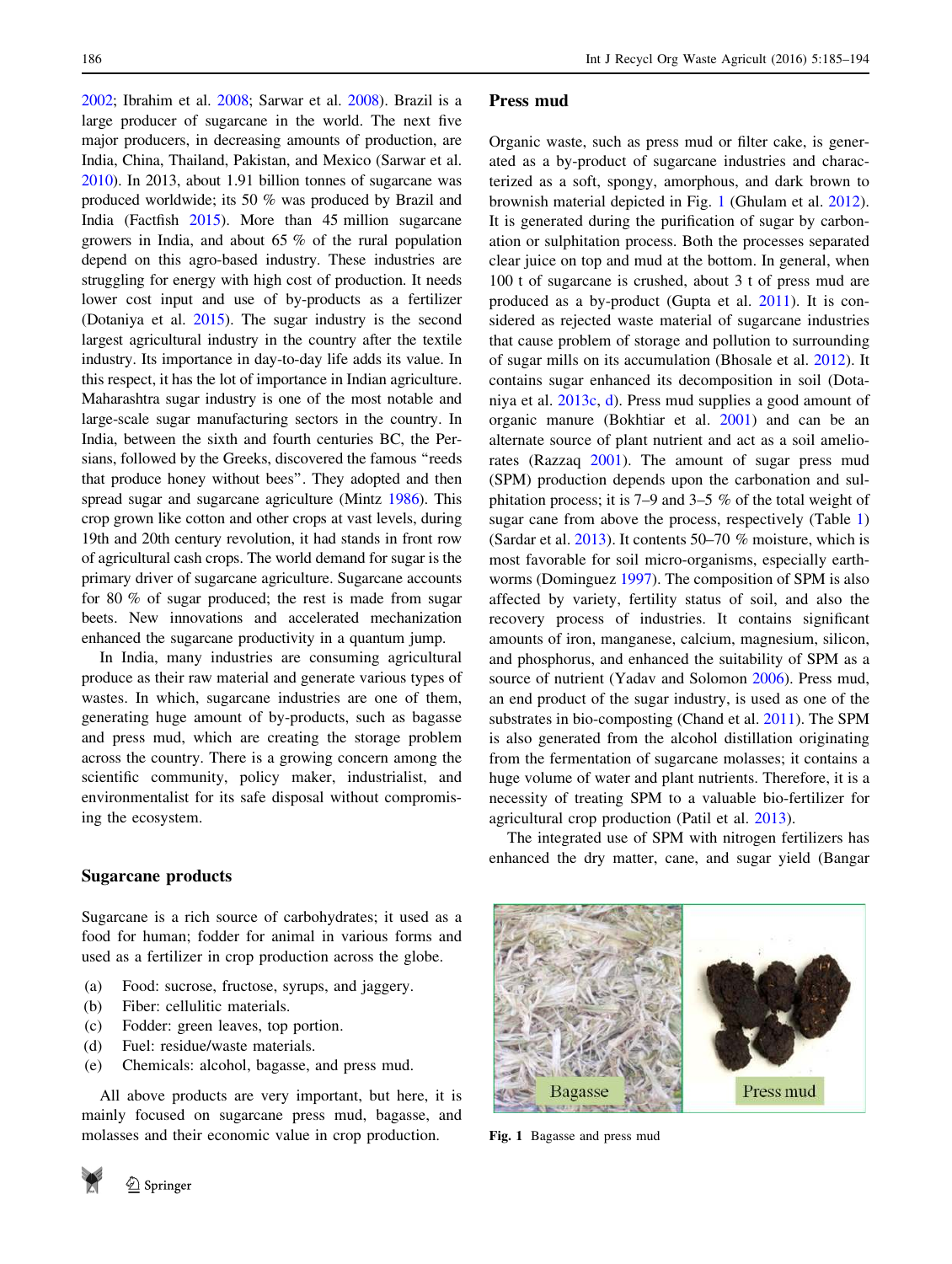<span id="page-2-0"></span>Table 1 Composition of press

| <b>Table 1</b> Composition of press<br>mud | Constituents<br>$\%$ |           |  |
|--------------------------------------------|----------------------|-----------|--|
|                                            | Moisture             | $50 - 65$ |  |
|                                            | Fiber                | $20 - 30$ |  |
|                                            | Crude wax            | $7 - 15$  |  |
|                                            | Sugar                | $5 - 12$  |  |
|                                            | Crude protein        | $5 - 10$  |  |
|                                            | Nitrogen             | $2 - 2.5$ |  |
|                                            |                      |           |  |

et al. [2000\)](#page-7-0). In 2002, Sharma et al. reported that use of press mud with urea in the 1:1 ratio increased the number of millable cane and yield of sugarcane. Due to application of press mud, the availability of macro- and micro-nutrients in soil increases. It also supplies carbon-to-soil micro-organism, which helps during decomposition and nutrient transformation reactions. Application of press mud along with inorganic fertilizers resulted higher cane yield in Uitic haplustalf (red soil) (Venkatakrishnan and Ravichandran [2013\)](#page-9-0). Therefore, recycling organic waste by applying into agriculture land seems to be a good option, to short out the waste storage problem and shortage of plant nutrient (Za-man et al. [2002,](#page-9-0) [2004\)](#page-9-0). Application of 25 t ha<sup>-1</sup> SPM significantly improved sugarcane yield and yield attributes, i.e., number of millable canes and individual cane weight in sandy loam soil (Venkatakrishnan and Ravichandran [2013\)](#page-9-0).

Application of bagasse and press mud improved the physical condition of soil by reducing bulk density and enhanced macro-spore for a better root growth, and ultimate enhanced the cane yield (Patil and Shingate [1981](#page-8-0)). Application of filter cake increase soil CEC and residual effects remained after 4 years (Rodella et al. [1990](#page-9-0); Viator et al. [2002\)](#page-9-0). Press mud contains 21 % organic carbon along with macro- and micro-nutrients, which promote microbe's growth, improve cation exchange capacity (CEC), and nutrient supply in the soil (Dey et al. [1997\)](#page-8-0). Incorporation of press mud in crop field enhanced the soil quality parameters and sugarcane yield and cane juice quality (Sarwar et al. [2010\)](#page-9-0). The press mud reported as a valuable plant nutrient and may affect physical, chemical, and biological properties of soil (Kumar and Verma [2002](#page-8-0); Nehra and Hooda [2002;](#page-8-0) Rangaraj et al. [2007\)](#page-9-0). Application of press mud in sugarcane cultivation is attributed in various growth and yield parameters, such as weight and number of millable cane at harvest (Indirajith [1995;](#page-8-0) Srivastava et al. [2006\)](#page-9-0). Razzaq [\(2001](#page-9-0)) reported that continuous land application of SPM for agricultural crop production, build up a significant amount of organic carbon in soil and in 5–6 years is likely to improve soil health by adding sulfur (S) and organic matter to soil. Therefore, its positive effect on soil properties land application of press mud is

becoming a common farm practice in the sub-continent countries of Pakistan and India (Ghulam et al. [2012](#page-8-0)).

# Bagasse

It is the by-product of sugarcane industries during the extraction of juice from cane. It is dry pulpy residue and fibrous in nature. In summer seasons, in local markets, we can see bagasse heaps at sugarcane juice corner. It is used as a bio-fuels or in industrial level; it is used as a binding material. In general, bagasse contains major portion as cellulose, hemicellulose, and lignin are 47–52, 25–28, and 20–21 %, respectively. Apart from this 0.8–3 %, other compounds and ashes are pre-dominantly found (Rocha et al. [2011\)](#page-9-0). It contains sugar, which is responsible for fast bio-degradable within 3 months. The application of bagasse in agricultural crop production system can be reduced the application rate of fertilizers. It produced organic acids, which mobilized the insoluble P from soil to soil solution in labile form. During application, it is suggested that these bagasse properly chopped; and applied one month prior to seed sowing in the field for proper decomposition. Rate of decomposition is also affected by temperature, moisture, and population and diversity of soil micro-organisms. At industrial level, it is using for energy generation; in Brazil, 19.3 % energy generation contributed from bagasse (Hofsetz and Silva [2012](#page-8-0)).

# Molasses

It is produced during sugar production from raw juice. It is a viscous liquid which can be separated by massecuite. It contains higher microbial activities used for the production of alcohol and/or ethanol, or fuel for ethanol. An average of 1 t sugarcane produces 23 L of molasses. Composition of molasses variable depending upon classification method, variety of cane, and soil type (Sardar et al. [2013](#page-9-0)) is described in Table 2.

Table 2 Composition of molasses

| Constituents           | $\%$        |
|------------------------|-------------|
| Sucrose                | $30 - 35$   |
| Glucose and fructose   | $10 - 25$   |
| Moisture               | $23 - 23.5$ |
| Ash                    | $16 - 16.5$ |
| Calcium and potassium  | $4.8 - 5$   |
| Non-sugar compounds    | $2 - 3$     |
| Other mineral contents | $1 - 2$     |

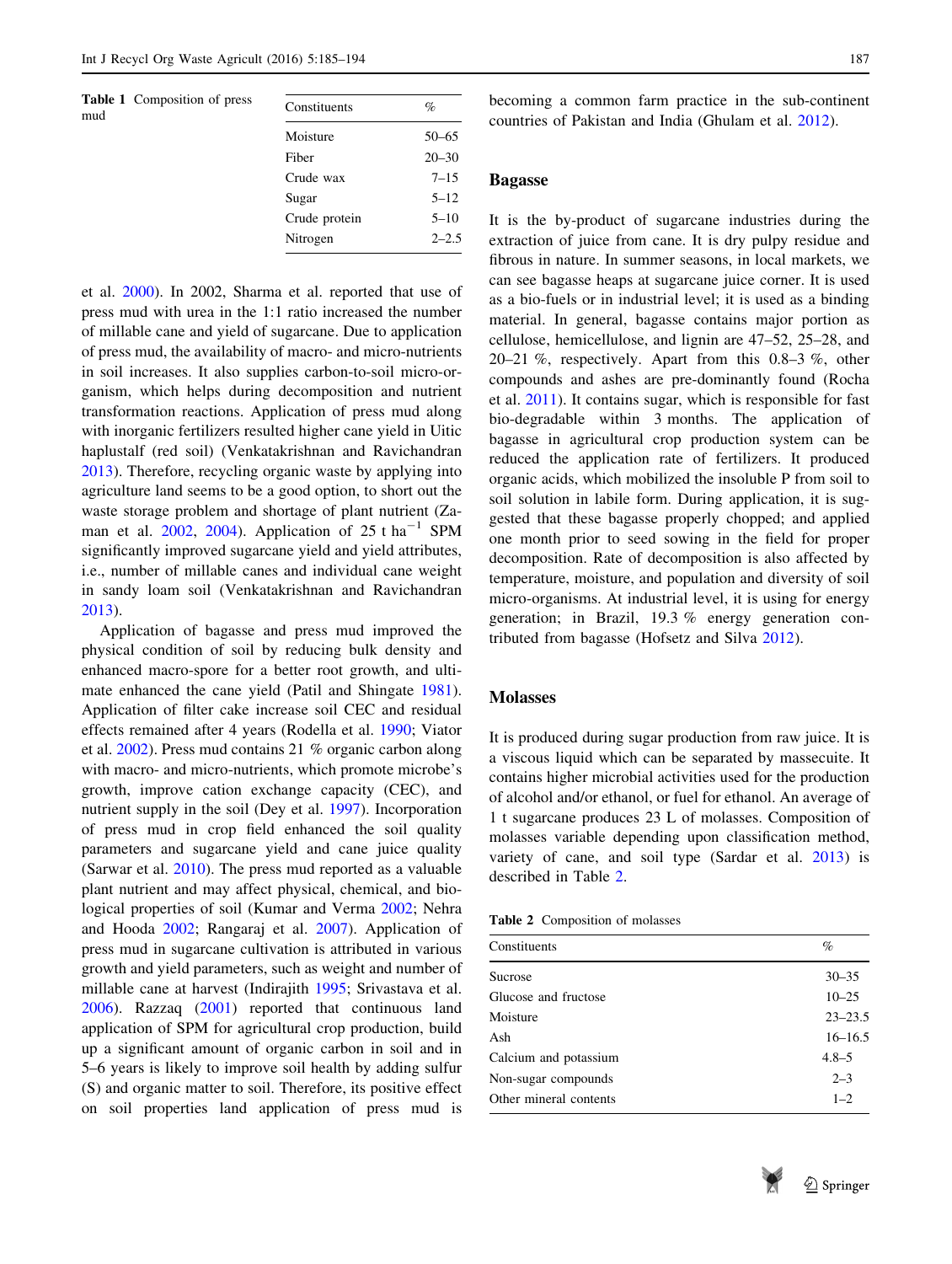Molasses is one of the most economically important byproducts of sugar industries. This has many industrial uses, viz., generation of alcohol, preparation of animal feeds, and food stuffs. Molasses containing large fractions of fermentable sugars which is diluted (three times) with good water and allowed to ferment in the presence of yeast culture (Saccharomyces cerevisae) either by batch or continuous process of fermentation. The fermentable sugars are recovered by the action of yeast as an alcohol (rectified spirit)/ethanol, leaving unfermented lower order sugars (such as dioses, trioses, tetroses, pentoses, etc.), water soluble amino acids, lignins, and other organic fractions, etc., in spentwash. The organic constituents present in higher concentration undergo reduction generating unpleasant odour.

## Spentwash

The raw spentwash generated after fermentation and distillation is acidic in nature, having dark brown color with unpleasant odour, high COD, and BOD (1,00,000 and  $45,000 \text{ mg } L^{-1}$ ). Bio-methanation is one of the options to treat such organically rich raw spentwash. With the adoption of primary treatment, 1100 million cubic feet of methane gas per annum is generated in India which is used for steam generation and to run the boilers. The primarytreated spentwash has high suspended/dissolved solids, chemical oxygen demand (COD)  $(32,800-43,200 \text{ mg } L^{-1})$ , and biological oxygen demand (BOD) (12,472–17,576 mg L<sup>-1</sup>) (Ghosh et al. [2004](#page-8-0)). Biomethanated spentwash, a plant extracts and microbial residue, is rich in plant nutrients, and can be utilized in agriculture as liquid manure. The nutrient potential of postmethanated spentwash is 2,44,000 t of potassium, 12,200 t nitrogen and 2000 t of phosphorus per annum with appreciable amounts of secondary and micronutrients (Kulkarni et al. [1987\)](#page-8-0). Spentwash, press mud, and other agro-based industrial bio-resources can be bio-composted into nutrient rich organic products, which can serve as one of the components in integrated nutrient management (INM).

#### Availability of press mud and bagasse in India

India is the largest producer and consumer of sugar in the world. Among the several industries, sugar industry is the most important which not only contributes substantially to the economic development of the country, but also provides ample employment opportunities directly or indirectly. The more than 600 sugar factories are in the country and estimated that the production would go up to 26 Mt in



Table 3 Sugarcane by-products produced by the sugar mills in India (Mt) (Fertilizer Statistics [2011\)](#page-8-0)

| <b>States</b> | Press mud | <b>Bagasse</b> | Bagasse ash |  |
|---------------|-----------|----------------|-------------|--|
| Punjab        | 0.111     | 0.555          | 0.094       |  |
| Haryana       | 0.160     | 0.801          | 0.136       |  |
| Uttar Pradesh | 3.516     | 17.571         | 2.987       |  |
| Karnataka     | 0.913     | 4.566          | 0.773       |  |
| Maharashtra   | 1.925     | 9.624          | 1.630       |  |
| All India     | 8.774     | 43.845         | 7.454       |  |

2015–16 (Business Standard [2015](#page-7-0)). At the same time, annual by-product production through these industries is more than 8 Mt of press mud, 7.5 Mt of molasses, 43.8 Mt of bagasse, and 7.4 Mt bagasse ash (FAI [2011](#page-8-0)) mentioned in Table 3. Government of India has solved the problem of disposal of molasses by encouraging the industries to set up distilleries to manufacture alcohol using molasses as raw material, while the press mud can be used for compost making and bagasse for power generation.

# Why sugarcane waste used for nutrient requirement of sugarcane?

Sugarcane pre-dominantly grows in the tropical and subtropical regions, and sugar beet predominantly grows in colder temperate regions of the world. Other than sugar, products derived from sugarcane include falernum, molasses, rum, cachaça (a traditional spirit from Brazil), bagasse, and ethanol. Several workers throughout the world have characterized these bio-resources from the point of their utilization in agriculture, and reported that these bioresources could be used in agriculture for improving the soil fertility and productivity, growth, and yield of crops. Under the present trend of exploitative agriculture, inherent soil fertility can no longer be maintained on a sustainable basis. The nutrient supplying capacity of soil declines steadily under continuous and intensive cropping (Shukla et al. [2016\)](#page-9-0). The use of optimum levels of N, P, and K has failed to maintain yield levels, probably due to increasing secondary and micronutrient deficiencies and also unfavorable alterations in the physical and chemical properties of soil. Apart from the fertility and productivity issues, the use of chemical fertilizers is also becoming increasingly difficult due to their high costs and scarcity during peak season. Alternative means of providing nutrients needs to be explored. In this context, the utilization of by-products and industries wastes serves as sources of macro-, secondary, and micro-nutrients. Sugarcane is a heavy feeder; it required higher amount of nitrogenous, phosphatic, and potassic fertilizers for a better healthy crop. For healthier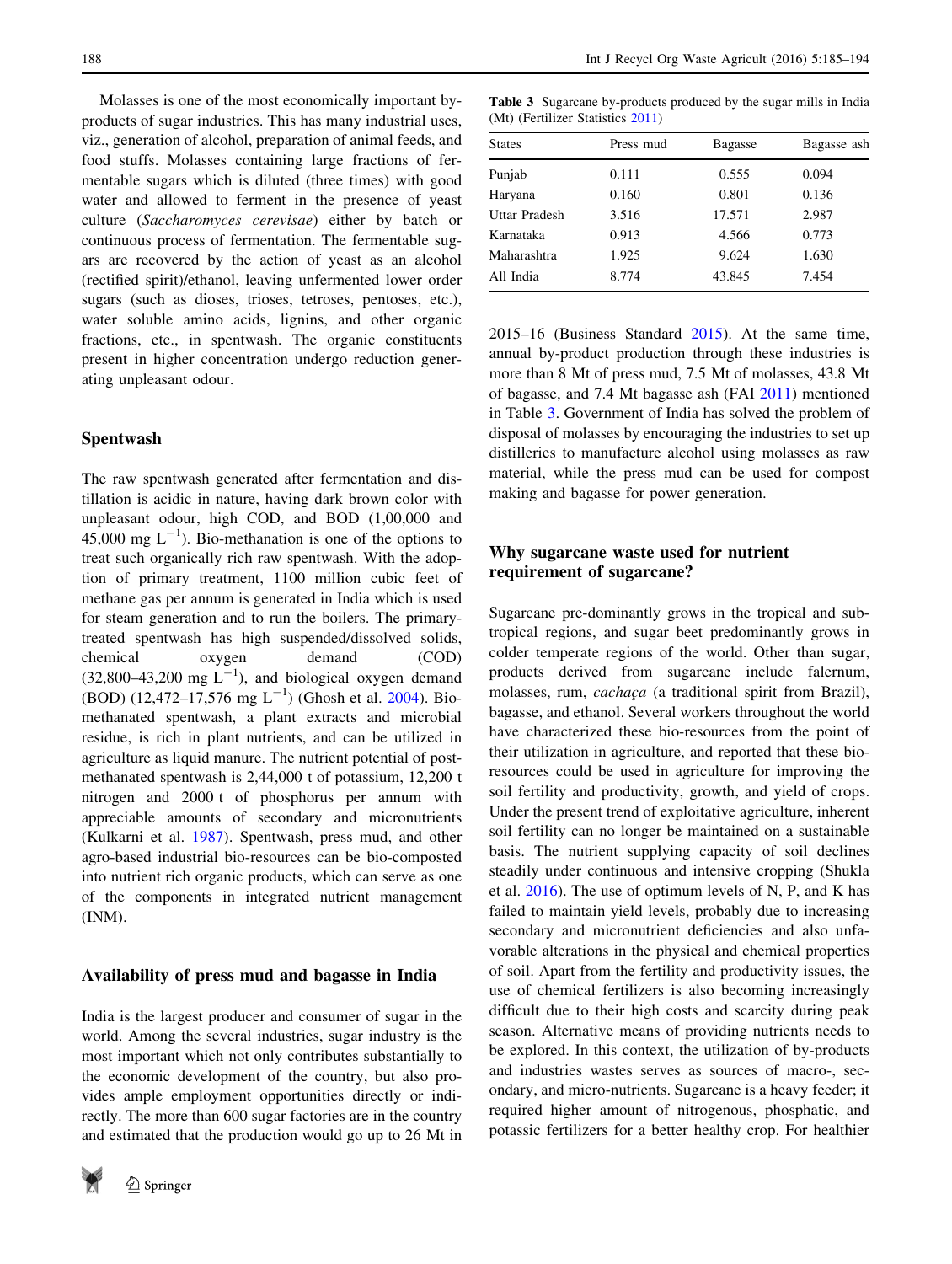food products, people using organic fertilizer are heaving negligible amount of chemical fertilizers. It is gaining more attention, nowadays, than chemical fertilizers. It enhanced the soil organic matter and supply plant nutrient in a long way, by the significant improvement in soil physio-chemical properties.

Sugarcane residues, such as bagasse and press mud, both are by-product of sugar industries and their disposal and management is very difficult. Use of these by-products in agriculture field will solve disposal problem. These residues may produce different types of organic acids during microbial decomposition (Bhattacharyya et al. [2003](#page-7-0)). Sugar content in the organic residues may enhance organic acid production in the soil. These organic acids may enhance phosphorus use efficiency (PUE) and indirectly improve crop yield and quality. Use of these sugarcane byproducts also play a crucial role in phosphorus availability, because it produces various ions on decomposition, which compete with phosphate for binding sites in soils, and ultimately reduces the phosphorus fixation. Organic sources have traditionally played an important role in maintaining soil productivity. Among the organic sources, crop residues are most easily available for recycling of the macro- and micro-nutrients (Dotaniya [2013;](#page-8-0) Dotaniya and Kushwah [2013](#page-8-0)). Incorporation of these materials in soil could be a good source of nutrients and would influence agricultural sustainability by improving physical, chemical, and biological properties of soil (Mitani and Ma [2005](#page-8-0)). The addition of organic acids to soils increases the plant uptake of phosphorus from water-soluble phosphorus fertilizers (Shukla et al. [2013\)](#page-9-0). The researchers were identified three possible mechanisms for the effect of organic acids on P adsorption. These include: (1) competition for P adsorption sites''; (2) dissolution of adsorbents; and (3) change in the surface charge on adsorbents. Solubilization of phosphorus compounds by organic acids is achieved by complex formation between organic acids/anions and metal ion, such as Fe, Al, and Ca. Complex formation depends on the number and position of carboxyl (–COOH) and phenolic (–OH) functional groups in the organic acids (Dotaniya et al. [2014a](#page-8-0), [b](#page-8-0)).

# Use of sugar industries waste for sugarcane production

Organic wastes, i.e., press mud having a significant amount of plant nutrient nitrogen and phosphorus, and easily decomposable sugar content (Dotaniya et al. [2013a](#page-8-0), [b](#page-8-0), [c](#page-8-0), [d\)](#page-8-0). Apart from plant nutrients, its C:N ratio is wider (Table 4), that creating immobilization, which can be remedied by application of inorganic fertilizers. Korndorfer and Anderson ([1997\)](#page-8-0), studied the use and impact of

Table 4 Some crop residues and their composition

| Material      | C: N | $N(\%)$ | $P(\%)$ |  |
|---------------|------|---------|---------|--|
| Rice straw    | 60   | 0.58    | 0.10    |  |
| Corn stover   | 55   | 0.59    | 0.31    |  |
| Cotton stover |      | 0.88    | 0.15    |  |
| Peanut hulls  |      | 1.75    | 0.20    |  |
| Sugarcane     | 116  | 0.35    | 0.04    |  |
|               |      |         |         |  |

vinasse and filter cake for sugarcane production in Brazil. Vinasse has been used primarily on ratoon cane and filter cake on plant cane and increased sugarcane yield resulted from the application of either finance or filter cake without detrimental effects on cane quality or the environment. Shinde et al. ([1994\)](#page-9-0) reported the effect of organic residue application on nitrate production. It can be generalized from their studies that residue with wide C:N ratio initially immobilizes nitrogen from the soil and releases nitrate later when mineralization sets in. Dhull et al. [\(1998](#page-8-0)) reported that nitrogen mineralization of press mud increased with increase in the incubation period. The nitrogen mineralization potential differed markedly depending upon organic material and soil type. It ranged from 52 to 107 mg  $kg^{-1}$ for press mud. Press mud supplies a good amount of organic matter (Bokhtiar et al. [2001\)](#page-7-0) and also crop nutrients and acts as a soil ameliorates (Razzaq [2001](#page-9-0)). It acts as a food material for soil biota and generated bio-chemicals after decomposition in soil (Sharma et al. [2014\)](#page-9-0).

Application of nitrogen and press mud cake increased dry matter, and cane and sugar yields (Bangar et al. [2000](#page-7-0)). Some researcher reported that use of press mud along with chemical fertilizers enhanced the yield of sugarcane. The integrated use of press mud with urea 1:1 ratio at  $180 \text{ kg} \text{ ha}^{-1}$  is beneficial due to producing higher amounts of organic acids in calcareous soil, modified the physiochemical properties of soil and enhanced the cane yield (Sharma et al. [2002\)](#page-9-0). Application of press mud at 6 t ha<sup>-1</sup> increased cane and sugar yields, while its application at 4 t ha<sup>-1</sup> with 5 kg Azotobacter ha<sup>-1</sup> produced similar results to 6 t press mud alone (Tiwari and Nema [1999](#page-9-0)). Furthermore, Sharma et al. ([2002\)](#page-9-0) recorded integrated use of press mud with urea in 1:1 ratio compared to press mud alone an increase in the number of millable canes. Singh and Aulakh ([2001\)](#page-9-0) revealed that immobilization of mineral N with the incorporation of wide C/N ratio crop residue would enhance substantially if incorporated along with fertilizer N. However, re-mineralization would initiate after about 3-week period with a faster immobilization–mineralization turn over. These results suggest that some initial starter N would be needed when wide C/N ratio crop residues are incorporated, whereas incorporation of narrow C/N ratio crop residues would supply sufficient N to the

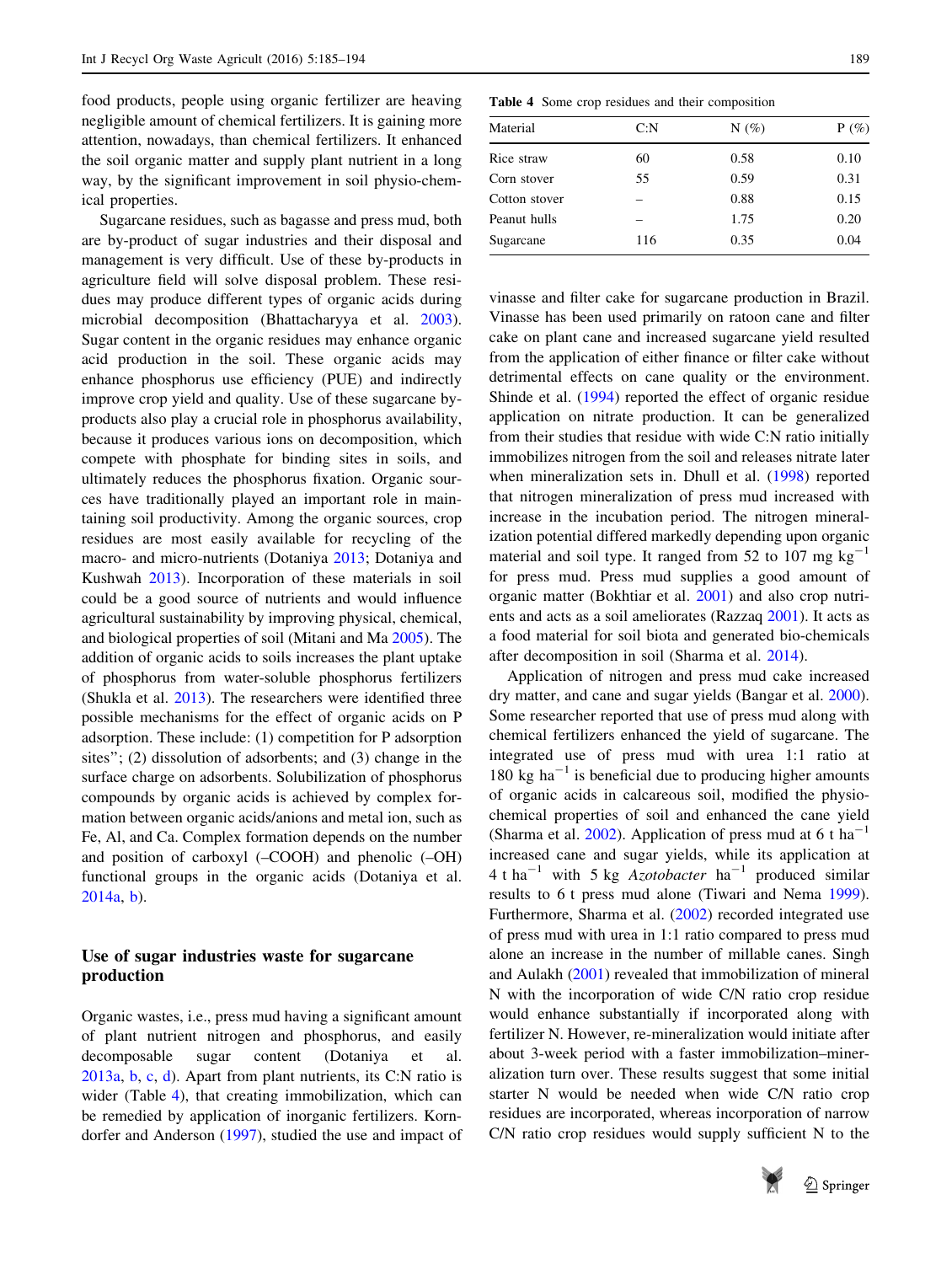growing plants. Oblisamy [\(1991](#page-8-0)) observed an increase in plant nutrients, viz., N, P, K, and S, because of the incorporation of distillery effluent to the press mud. Effluent added to press mud harbored more bacteria, fungi, and actinomycetes, indicating the more microbial activity.

Kulkarni et al. [\(1987](#page-8-0)) stated that spentwash was a major pollutant, because of its high organic load. However, over a period researcher finds out, it uses as fertilizers in crop production. They considered spentwash as dilute liquid organic fertilizer with high K content and further reported that it contained about 90–93  $\%$  water and 7–9  $\%$  solids. Apart from it 75 % of solids were organic and 25 % were inorganic. The most important thing is that its N content was mostly in colloidal form which behaves as a slow release fertilizer and it was better than the other inorganic N source. It also contains other macro- and micro-nutrient in organic and inorganic states. The two-thirds of P were in organic form and the metabolic availability of which was more than any other important elements, such as Ca, S, and Mg as well as Cu, Mn, and Zn. Joshi et al. ([1996\)](#page-8-0) found that the distillery effluent contained large amounts of organic matter, N, P, K, S, and Ca besides high salt load, sulfates, and chlorides of K, Na, and Ca. Its use for nutrient purpose is required technology and regular monitoring of soil properties (Dotaniya et al. [2014c\)](#page-8-0). Rajukannu and Manickam [\(1996](#page-8-0)) reported that spentwash was highly acidic having a pH range of 3.8–4.0, can be use as an amendment in alkaline soils. It carried a huge organic load, i.e., BOD  $(45,000-55,000 \text{ mg } L^{-1})$ , ), COD  $(90,000-110,000 \text{ mg } L^{-1})$ , ), and total solids  $(80,000-90,000 \text{ mg L}^{-1})$ , which act as organic source that improve soil properties. The distillery effluent contains N, P, K, Ca, Mg, and  $SO_4$  (Devarajan et al. [1996](#page-7-0)), and it is, thus, a valuable fertilizer when applied to soil through irrigation water.

#### Use of sugarcane by-products as bio-compost

Bio-compost is prepared by mixing press mud and distillery spentwash in the ratio of 1:2.5. A consortium of efficient microbial decomposers, viz., Phanerocheate chrysosporium, Trichurus spiralis, Pacelomyces fusisporus, Trichoderma spp., etc., are sprayed on the press mud and mixed thoroughly using aerotiller which makes the press mud aerable and hastens the process of decomposition. After 8 weeks, the windrows are allowed for curing for a month to make the process complete. The end product obtained is usually enriched with  $FeSO<sub>4</sub>$ ,  $ZnSO<sub>4</sub>$  and biofertilizers (N fixers and P solubilizers) to get a valuable product. Considering spentwash from the point of view of its organic matter and nutrient content, it could be a valuable source as a fertilizer and a source of organic



compounds. However, the direct application of concentrated spentwash on agricultural lands may lead to nutritional and environmental problems due to high salinity, low P content, and high density (Murillo et al. [1993\)](#page-8-0); therefore, it should be properly treated before application. Composting of spentwash with other solid agricultural residues could be used to overcome these disadvantages and compost obtained is easy to handle, with a higher P content and lower salinity. Composting can be regarded as the most usual method for recycling the organic fraction of the bioresources, since it provides an agricultural amendment capable of mitigating the serious deficit of organic materials in the fertilization programmes of crops (Haug [1993](#page-8-0)). Spentwash is usually considered a highly polluting waste, as it is produced in a very large amount during a short season. Moreover, spentwash presents two main environmental problems, a high organic load and high salinity (Diaz [1998\)](#page-8-0). Nakajima-Kambe et al. ([1999\)](#page-8-0) reported the micro-organisms that have ability to decolorize molasses wastewater under thermophilic and anaerobic conditions, and it can be used for bio-composting. Isolation and identification of Pseudomonas, Enterobacter, Stenotrophomonas, Aeromonas, Acinetobacter, and Klebsiella have more efficiency in reducing the chemical oxygen demand of spent wash (Ghosh et al. [2004\)](#page-8-0). Use of selected strain of plant growth promoting Rhizobacteria (PGPR) beneficial soil organism adapted to the SPM in laboratory and enriched with SPM; SPM used as nutrient as well as carrier material. They can be used either for seed treatment or soil application; these bio-fertilizers generate plant nutrients. As a suitable carrier, SPM plays a major role in formulating microbial inoculants. It is a good delivery medium which is used to transfer live micro-organism from an agar slant of laboratory to a rhizosphere, where it can work properly and helps in plant nutrient transformation. In SPM carrier-based inoculants, bacteria have a lower tolerance particularly for temperature variations. This also provides organic material for plant growth. It also helps to reduce unwanted contamination that can reduce the shelf life of the inoculants. Use of bio-fertilizers in combination with SPM enhanced the macro- and micro-nutrient status in soil (Patil et al. [2013\)](#page-8-0).

# Impact of application of press mud and bagasse on soil properties

Sugarcane industries generated wastes are organic in nature, and it has been tried to meet the nutrient requirements of various crops and cropping system as well as soil amendments. They contains significant amount of plant nutrients and organic matter improve soil properties (Jamil et al. [2008\)](#page-8-0). There are two types of press mud, i.e., produced from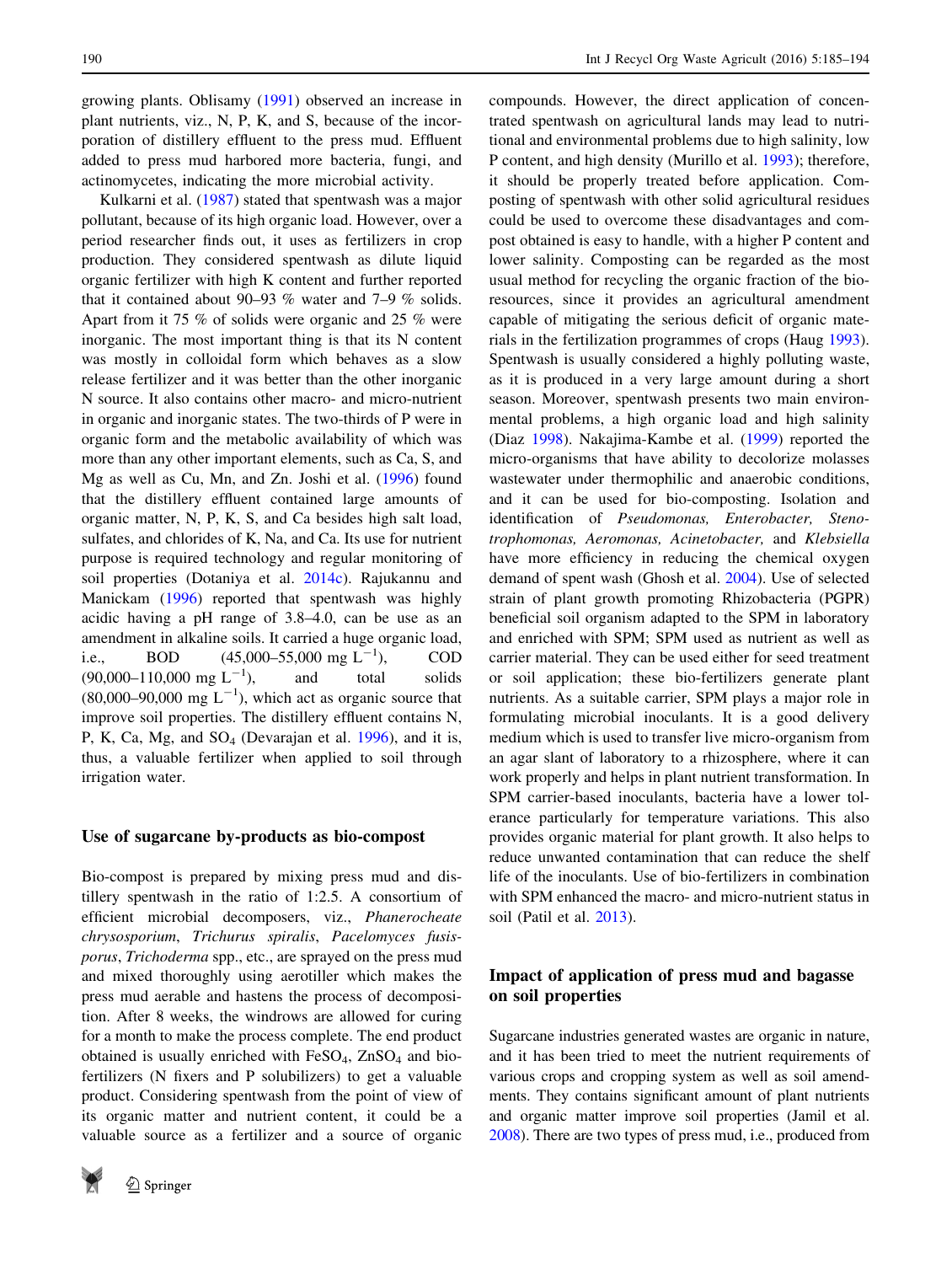Table 5 pH, organic carbon, available P, and K of soil as influenced by the type and dose of press mud (Kumar and Mishra [1991\)](#page-8-0)

| Press mud type                                                            |          | Press mud dose (t ha <sup>-1</sup> ) |      |      |      |      | Mean |
|---------------------------------------------------------------------------|----------|--------------------------------------|------|------|------|------|------|
|                                                                           | $\Omega$ | 5                                    | 10   | 15   | 20   | 25   |      |
| Soil pH $(1:2)$                                                           |          |                                      |      |      |      |      |      |
| Carbonation                                                               |          | 8.0                                  | 8.1  | 8.3  | 8.4  | 8.5  | 8.3  |
| Sulphitation                                                              |          | 7.6                                  | 7.6  | 7.5  | 7.6  | 7.6  | 7.6  |
| Mean                                                                      | 7.6      | 7.8                                  | 7.9  | 7.9  | 8.0  | 8.0  |      |
| CD ( $P = 0.05$ ): press mud type = 0.01; dose = 0.1; interaction = 0.1   |          |                                      |      |      |      |      |      |
| Organic carbon $(\%)$                                                     |          |                                      |      |      |      |      |      |
| Carbonation                                                               |          | 1.16                                 | 1.18 | 1.21 | 1.24 | 1.27 | 1.21 |
| Sulphitation                                                              |          | 1.18                                 | 1.24 | 1.30 | 1.36 | 1.42 | 1.30 |
| Mean                                                                      | 1.13     | 1.17                                 | 1.21 | 1.26 | 1.30 | 1.35 |      |
| CD ( $P = 0.05$ ): press mud type = 0.01; dose = 0.01; interaction = 0.01 |          |                                      |      |      |      |      |      |
| Available P (mg $kg^{-1}$ )                                               |          |                                      |      |      |      |      |      |
| Carbonation                                                               |          | 22.4                                 | 25.9 | 24.2 | 23.4 | 21.2 | 23.8 |
| Sulphitation                                                              |          | 26.9                                 | 28.7 | 30.3 | 31.7 | 32.1 | 29.9 |
| Mean                                                                      | 24.6     | 24.7                                 | 27.3 | 27.3 | 27.6 | 27.7 |      |
| CD ( $P = 0.05$ ): press mud type = 0.3; dose = NS; interaction = 0.6     |          |                                      |      |      |      |      |      |
| Available K (mg $kg^{-1}$ )                                               |          |                                      |      |      |      |      |      |
| Carbonation                                                               |          | 169                                  | 174  | 180  | 188  | 192  | 181  |
| Sulphitation                                                              |          | 179                                  | 184  | 189  | 192  | 196  | 188  |
| Mean                                                                      | 144      | 174                                  | 179  | 184  | 190  | 194  |      |
| CD ( $P = 0.05$ ): press mud type = 1.0; dose = 2.0; interaction = 2.0    |          |                                      |      |      |      |      |      |

sulphitation process, and another one is produced from carbonation process; they have different impacts on soil properties (Table 5). In sulphitation process, press mud contains nutrient and CaSO4, which is acting as a soil amendment in alkaline soils (Tiwari et al. [1998\)](#page-9-0). Yaduvanshi and Yadav [\(1990\)](#page-9-0) reported that application of sulphitation press mud not only resulted in increased crop yields, but also improved soil chemical properties. Later on, Kumar and Mishra [\(1991\)](#page-8-0) compared the carbonation and sulphitation type of press mud on the chemical composition of soil after the harvest of rice and maize crop.

Singh et al. ([1986](#page-9-0)) compared the effectiveness of pyrite and press mud in reclaiming the sodic soils. The soils pH, EC, and ESP were decreased by the application of pyrites as well as sulphitation press mud. Application of 20 t press mud ha<sup>-1</sup> was an effective as  $4-5$  t ha<sup>-1</sup> pyrites. However, press mud enhanced the P availability in soil and more economical over pyrites. The P availability in soil enhanced by the effects of organic residues, i.e., bagasse and press mud, and hence, carboxylates can be grouped into direct and indirect effects. The direct effects generally result in an immediate P release (Datta and Gupta [1983a\)](#page-7-0). During the decomposition of organic residues, a range of organic acids are produced (Dotaniya and Meena [2013\)](#page-8-0), which mobilize the P from fixed sites and are easily available to plants (Dotaniya et al. [2013a](#page-8-0), [b](#page-8-0)). They refer to the blocking of P adsorption sites (ligand exchange), oxide dissolution by complexing Al or Fe held in minerals, or mobilization of P held in metal–humic substances (Staunton and Leprince [1996;](#page-9-0) Dotaniya [2014](#page-8-0)). In the case of carbonation processed, press mud contains about 60 % CaCO<sub>3</sub> and can be exploited as an amendment for acid soils (Datta and Gupta [1983b](#page-7-0); Tiwari et al. [1998](#page-9-0)). Application of bagasse and press mud in combination with rice straw enhanced the P availability and reduced the P fixation capacity in soil (Dotaniya and Datta [2014\)](#page-8-0). It enhanced P availability by 68 % over the control in soil solution and reduced P fixation capacity from 43 % (control) to 32 % by addition of bagasse and press mud  $(5 \text{ g kg}^{-1} \text{ of soil})$  (Fig. [2](#page-7-0)).

Addition of organic residue enhanced the soil organic carbon in soil and accelerated the microbial activities in soil (Dotaniya et al. [2013d](#page-8-0)). Soil microbial diversity as well as microbial population enhanced due to easily available carbon as a food material (Singh et al. [2009\)](#page-9-0). Application of filter cake increased the cation exchange capacity for 30 months after its application (Rodella et al. [1990](#page-9-0)) and residual effect remains up to four years in soil (Viator et al. [2002\)](#page-9-0).

## Major challenges and opportunities

Sugar mills in the country are producing large amount wastes as their by-products, being its disposal and management are the major tasks. It can be used in agriculture

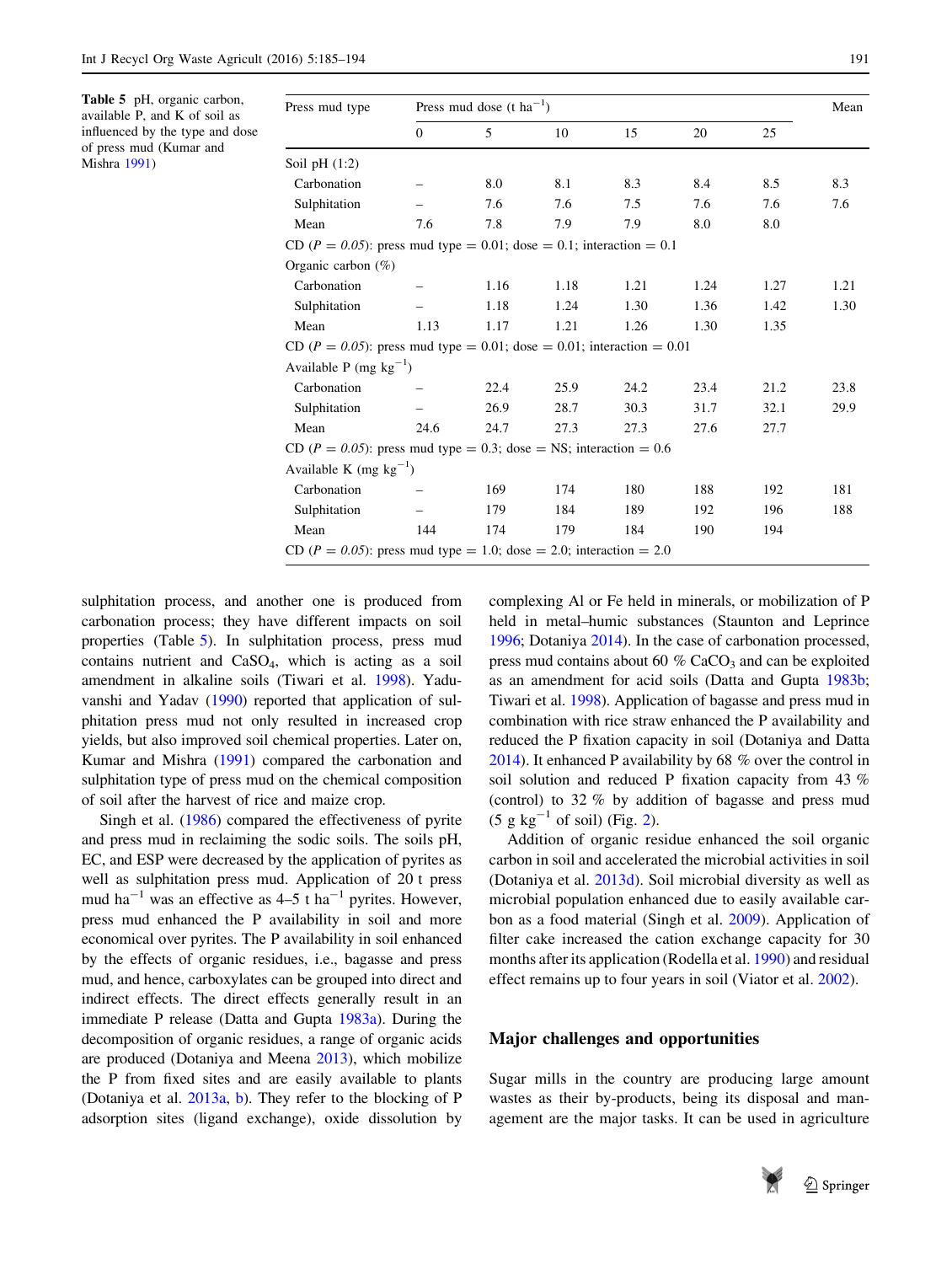<span id="page-7-0"></span>

Fig. 2 Effect of organic residue on phosphorus fixation capacity of soil

for crop production as soil ameliorant, organic source of nutrients to plants, medium for microbial inoculants for producing bio-fertilizer, bio-compost, etc. Though these wastes are largely available, due to their bulky nature, their transportation to application site involves lot of expenditure. Therefore, suitable technologies could be developed to reduce their voluminous to cheaper concentrated end products. The composting process is suitable option for reduce the volume, and after composting, it can be used in fertilizer industries as carrier of nutrients. Customized organic–inorganic fertilizers can be developed using these composted waste along with inorganic fertilizers for particular cropping system or region. Further spentwash produced from the industry can be used as liquid fertilizer after proper treatment. Due to its acidic nature with high organic matter, it can be used as soil ameliorant in sodic soils. The nutrients present in these materials are recycled through adopting suitable technology to improve their availability to plants. Apart from all the above process, packaging and marketing of these wastes into fine products will popularize and accelerate its usage.

# **Conclusions**

The time when cost of chemical fertilizer is skyrocketing and not affordable by farmers, press mud has promise as a source of plant nutrient and as a medium for raising sugarcane seedlings and leguminous inoculants. Wastes produced from sugarcane industries are organic in nature, and it augmented the soil chemical, physical, and biological properties as well as improves crop yield and quality. It can be encouraged to use these wastes with inorganic chemical fertilizers under various cropping systems to enhance nutrient availability to plants. An economical viable technology has to be developed for the complete package of



sugarcane waste for a particular crop. Use of these byproducts as a fertilizer should be spread through a pilot project, regarding creating awareness and continuous evaluation of their effect on soil. It can be a best option for minimizing fertilizer shortage for crop production, especially heavy nutrient feeder crop like sugarcane.

Acknowledgments Authors thankful to Dr. Kuldeep Kumar, Scientist, ICAR-CSWCRTI, Dehradun, for motivating to write this manuscript and suggested valuable corrections during the preparation.

#### Compliance with ethical standards

Conflict of interest The authors declare that they have no conflict of interest.

Open Access This article is distributed under the terms of the Creative Commons Attribution 4.0 International License ([http://crea](http://creativecommons.org/licenses/by/4.0/) [tivecommons.org/licenses/by/4.0/\)](http://creativecommons.org/licenses/by/4.0/), which permits unrestricted use, distribution, and reproduction in any medium, provided you give appropriate credit to the original author(s) and the source, provide a link to the Creative Commons license, and indicate if changes were made.

# References

- Bangar KS, Parmar BB, Maini A (2000) Effect of nitrogen and press mud application on yield and uptake of N, P and K by sugarcane (Saccharum officinarum L.). Crop Res 19(2):198–203
- Bhattacharyya P, Datta SC, Dureja P (2003) Interrelationship of pH, organic acids and phosphorus concentration in soil solution of rhizosphere and non-rhizosphere of wheat and rice crops. Commun Soil Sci Plant Ana 34(1–2):231–245
- Bhosale PR, Chonde SG, Raut PD (2012) Studies on extraction of sugarcane wax from press mud of sugar factories from Kolhapur district, Maharashtra. J Environ Res Dev 6(3A):615–620
- Bokhtiar SM, Paul GC, Rashid MA, Rahman ABM (2001) Effect of press mud and oganic nitrogen on soil fertility and yield of sugarcane grown in high Ganges river flood plain soils of Bangladesh. Indian Sugar L1:235–240
- Business Standard (2015) Sugar production for 2015-16 estimated at 26 million tonnes. [http://www.business-standard.com/article/](http://www.business-standard.com/article/economy-policy/sugar-production-for-2015-16-estimated-at-26-million-tonnes-115101000041_1.html) [economy-policy/sugar-production-for-2015-16-estimated-at-26](http://www.business-standard.com/article/economy-policy/sugar-production-for-2015-16-estimated-at-26-million-tonnes-115101000041_1.html) [million-tonnes-115101000041\\_1.html.](http://www.business-standard.com/article/economy-policy/sugar-production-for-2015-16-estimated-at-26-million-tonnes-115101000041_1.html) Assessed 12 May 2016
- Chand K, Shahi NC, Lohani UC, Garg SK (2011) Effect of storage conditions on keeping qualities of jaggery. Sugar Tech 13(1):81–85
- Choudhary RL, Wakchaure GC, Minhas PS, Singh AK (2016) Response of ratoon sugarcane to stubble shaving, off-barring, root pruning and band placement of basal fertilizers with a multipurpose drill machine. Sugar Tech. doi:[10.1007/s12355-016-](http://dx.doi.org/10.1007/s12355-016-0438-x) [0438-x](http://dx.doi.org/10.1007/s12355-016-0438-x)
- Datta M, Gupta RK (1983a) Utilization of press mud as amendment of acid soil in Nagaland. J Indian Soc Soil Sci 31:511–516
- Datta M, Gupta RK (1983b) Response of leguminous crops to press mud and lime in Nagaland. J Indian Soc Soil Sci 31:635–637
- Devarajan L, Ramanathan G, Oblisami G (1996) Studies on the performance of sugarcane varieties with distillery effluent irrigation. In: National symposium on ''Use of distillery and sugar industry wastes in agriculture'' held on 28–29, October 1996 at Anbil Dharmalingam Agricultural College and Research Institute, pp. 89–96, Tiruchirapalli, Tamil Nadu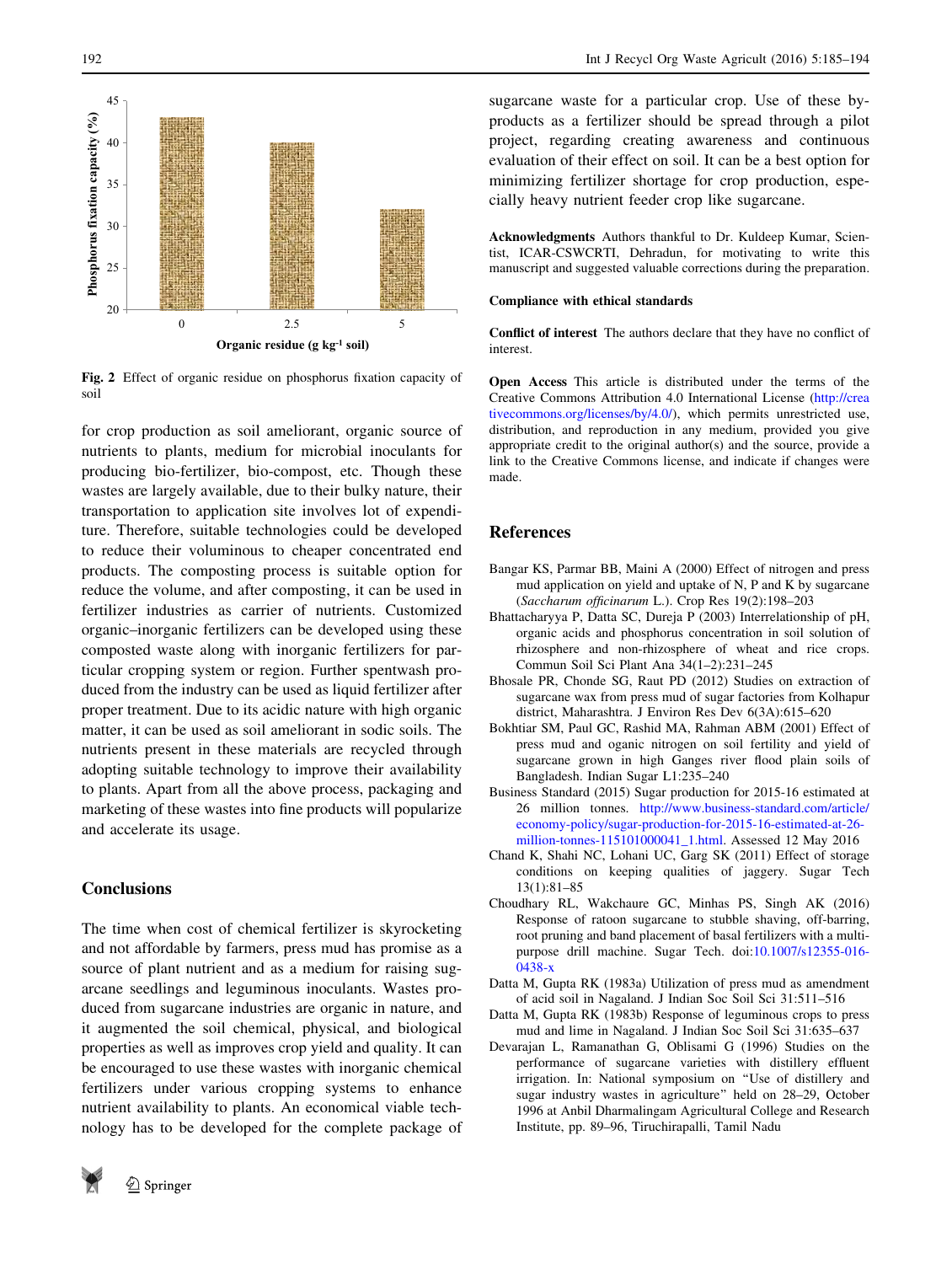- <span id="page-8-0"></span>Dey PL, Singh SN, Buragohain SK, Borthakur MP (1997) Integrated effect of organic and inorganic fertilizers for cane yield and sugar production in spring planted sugarcane. Indian Sugar 46:279–282
- Dhull SK, Singh JP, Kumar V (1998) Kinetics of nitrogen mineralization from different organic material in soils. Ann Biol 14:113–117
- Diaz MJ (1998) Proceso de co-compostaje de mezclas de vinaza de melazade remolacha con tres residuos agroindustriales. Ph.D. Thesis, Faculty of Chemistry, University of Seville
- Dominguez J (1997) Testing the impact of vermicomposting. BioCycle 1:1–21
- Dotaniya ML (2013) Impact of various crop residue management practices on nutrient uptake by rice-wheat cropping system. Curr Adv Agric Sci 5(2):269–271
- Dotaniya ML (2014) Role of bagasse and press mud in phosphorus dynamics, 1st edn. Lap Lambert Academic Publisher, Germany
- Dotaniya ML, Datta SC (2014) Impact of bagasse and press mud on availability and fixation capacity of phosphorus in an Inceptisol of north India. Sugar Tech 16(1):109–112
- Dotaniya ML, Kushwah SK (2013) Nutrients uptake ability of various rainy season crops grown in a vertisol of central India. Afr J Agric Res 8(44):5592–5598
- Dotaniya ML, Meena VD (2013) Rhizosphere effect on nutrient availability in soil and Its uptake by plants—a review. Proc Natl Acad Sci India Sec B Biol Sci 85(1):1–12
- Dotaniya ML, Datta SC, Biswas DR, Meena BP (2013a) Effect of solution phosphorus concentration on the exudation of oxalate ions by wheat (Triticum aestivum L.). Proc Natl Acad Sci India Sec B Biol Sci. 83(3):305–309
- Dotaniya ML, Meena HM, Lata M, Kumar K (2013b) Role of phytosiderophores in iron uptake by plants. Agric Sci Dig 33(1):73–76
- Dotaniya ML, Prasad D, Meena HM et al (2013c) Influence of phytosiderophore on iron and zinc uptake and rhizospheric microbial activity. Afr J Microb Res 7(51):5781–5788
- Dotaniya ML, Sharma MM, Kumar K, Singh PP (2013d) Impact of crop residue management on nutrient balance in rice-wheat cropping system in an Aquic hapludoll. J Rural Agric Res 13(1):122–123
- Dotaniya ML, Datta SC, Biswas DR, Meena HM, Kumar K (2014a) Production of oxalic acid as influenced by the application of organic residue and its effect on phosphorus uptake by wheat (Triticum aestivum L.) in an inceptisol of north India. Natl Acad Sci Lett. 37(5):401–405
- Dotaniya ML, Datta SC, Biswas DR, Kumar K (2014b) Effect of organic sources on phosphorus fractions and available phosphorus in Typic Haplustept. J Indian Soc Soil Sci 62(1):80–83
- Dotaniya ML, Saha JK, Meena VD, Rajendiran S, Coumar MV, Kundu S, Rao AS (2014c) Impact of tannery effluent irrigation on heavy metal build up in soil and ground water in Kanpur. Agrotechnol 2(4):77
- Factfish (2015) <http://www.factfish.com/statistic/sugarcane>. Assessed 15 May 2016
- FAI (2011) Fertilizer statistics 2010–11, 56th edn. Fertilizer Association of India, New Delhi
- Gholve SG, Kumbhar SG, Bhoite DS (2001) Recycling of various conventional and non conventional organic sources in adsali sugarcane (Saccharum officinarum L.) planted with different patterns. Indian Sugar L1(1):23–27
- Ghosh M, Verma SC, Mengoni A, Tripathi AK (2004) Enrichment and identification of bacteria capable of reducing chemical oxygen demand of anaerobically treated molasses spent wash. J Appl Microb 96:1278–1286
- Ghulam S, Khan MJ, Usman K, Shakeebullah (2012) Effect of different rates of press mud on plant growth and yield of lentil in calcareous soil. Sarhad J Agric 28(2):249–252
- Gupta N, Tripathi S, Balomajumder C (2011) Characterization of press mud: a sugar industry waste. Fuel 90(1):389–394
- Haug RT (1993) The practical handbook of compost engineering. Lewis Publishers, FL, Boca Raton
- Hofsetz K, Silva MA (2012) Brazilian sugarcane bagasse: energy and non-energy consumption. Biomass Bioener 4(6):564–573
- Ibrahim M, Hassan A, Iqbal M, Valeem EE (2008) Response of wheat growth and yield to various levels of compost and organic manure. Pak J Bot 40:2135–2141
- Indirajith (1995) Effect of zinc on yield, quality, dry matterproduction and nutrient uptake of sugarcane M.Sc. (Ag.) Thesis, Tamil Nadu Agricultural University, Coimbatore
- Jamil M, Qasim M, Zia MS (2008) Utilization of press mud as organic amendment to improve physico-chemical characteristics of calcareous soil under two legume crops. J Chem Soc Pak 3(1):145–150
- Joshi HC , Kalra N, Chaudhary A, Dev DL (1996) Use of distillery and sugar industry wastes in agriculture. In: Pro Nat Symp, AC & RI, Trichy, 28–29 October 1996, pp 97–107
- Khandagave RB (2003) Influence of organic and inorganic manure on sugarcane and sugar yield. Indian Sugar 52:981–989
- Korndorfer GH, Anderson DL (1997) Use of impact of sugar alcohol residues vinasse and filter cake on sugarcane production in Brazil. Sugar Azucar 92:30–35
- Kulkarni AD, Modak HM, Jadhav SJ (1987) Fertilizers from spentwash. Bharatiya Sugar 12:17–20
- Kumar V, Mishra B (1991) Effect of two types of press mud cake on growth of rice-maize and soil properties. J Indian Soc Soil Sci 39:109–113
- Kumar V, Verma SK (2002) Influence of use of organic manure in combination with inorganic fertilizers on sugarcane and soil fertility. Indian Sugar 52(3):177–181
- Mintz S (1986) Sweetness and power: the place of sugar in modern history. Penguin. ISBN 978-0-14-009233-2
- Mitani N, Ma JF (2005) Uptake system of silicon in different plant species. J Exp Bot 56:1255–1261
- Murillo JM, Caabrera F, Lopez R (1993) Effect of beet vinasse on germination and seedling performance of rye grass (Lam cv. Baswoltra). J Sci Food Agric 61:155–160
- Nakajima-Kambe T, Shimomura M, Nomura N, Chanpornpong T, Nakahara T (1999) Decolorization of molasses wastewater by Bacillus sp. Under themophilic and anaerobic conditions. J Biosci Bioeng 87(1):119–121
- Nehra AS, Hooda IS (2002) Influence of integrated use of organic manures and inorganic fertilizers on lentil and mung bean yields and soil properties. Res Crops 3(1):11–16
- Oblisamy G (1991) Microbial interaction in recycling of industrial waste waters. In: Seminar on recycling of waste water held during 9–18, Oct., 1991, at water technology center, Tamil Nadu Agricultural University, Coimbatore, Tamil Nadu
- Patil VD, Shingate AK (1981) Studies of the effect of different levels of press mud cake in combination with various levels of nitrogen on yield and quality of sugarcane (Co 740). Indian Sugar 31:187–188
- Patil NN, Jadhav S, Ghorpade SS, Sharma AB (2013) Isolation and enrichment of sugar press mud (SPM) adapted microorganism for production of biofertilizer by using sugar press mud. Intl J Adv Biotech Res 14(1):96–104
- Paul GC, Bokhtiar SM, Rehman H, Kabiraj RC, Rahman ABMM (2005) Efficacies of some organic fertilizers on sustainable sugarcane production in old Himalayan piedmont plain soil of Bangladesh. Pak Sugar J 20(1):2–5
- Rajukannu K, Manickam TS (1996) Use of distillery and sugar industry wastes in agriculture—problems and prospects. In: National symposium on use of distillery and sugar industry wastes in agriculture held on 28–29, Oct., 1996 at Anbil